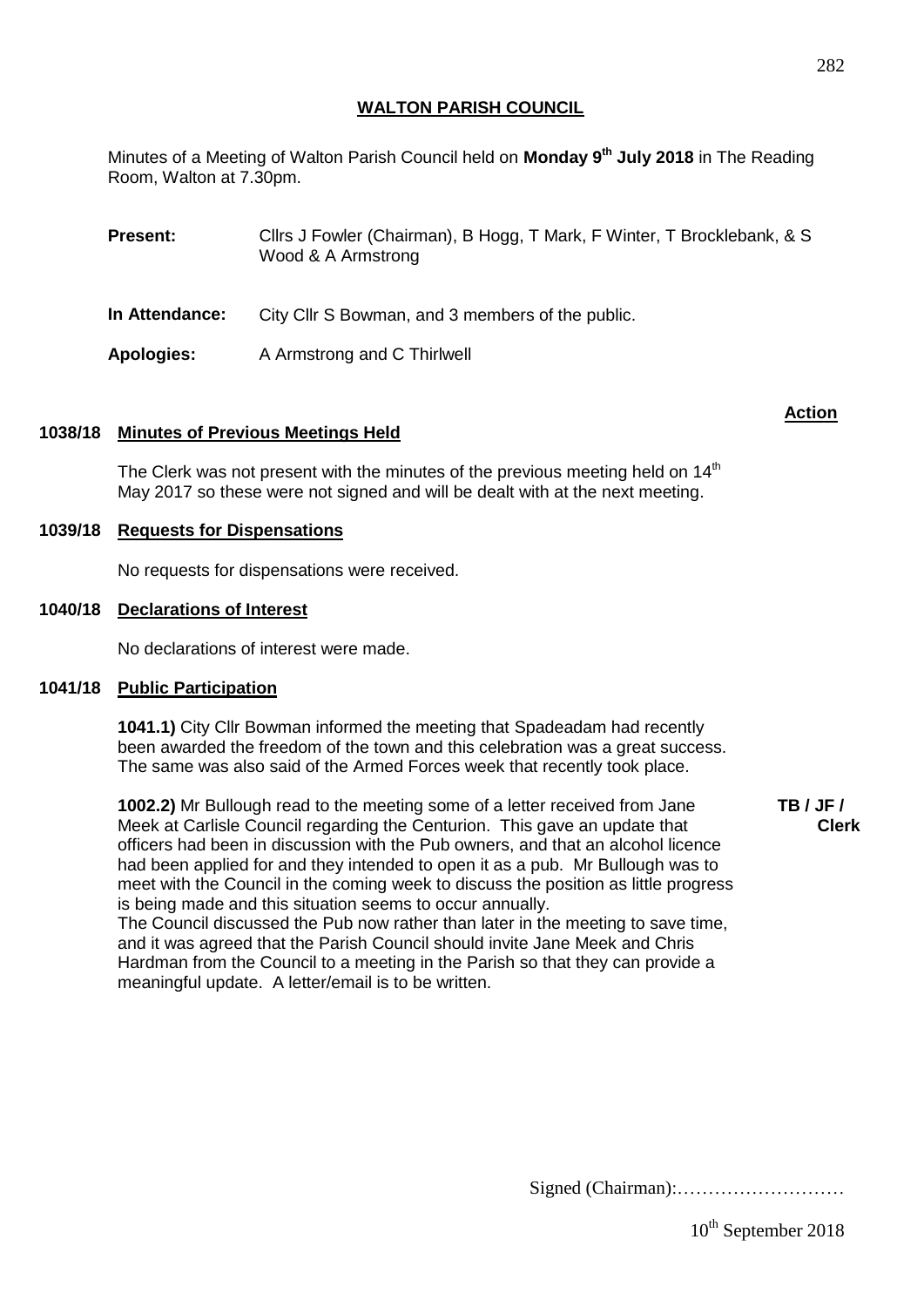As above

### **1043/18 Village Green and Common Land**

#### **1043.1) Village Green Inspections**

Cllr Mark provided the latest Village Green inspections, and it was noted that these show that the Green is very dry given the warm weather, save for one patch on the corner of Holly Garth. Cllr Mounsey had spoken to Rodney Hind about the drainage work and he had quoted £40/hr, but he was not overly keen for the work, and neither was Brian Thompson. It was agreed to proceed with asking Andrew Chalmers to make initial investigations (£29/hr) and Cllr Mounsey will organise.

#### **1043.2) Play Area Inspection Company**

The Clerk is required for this information. Cllr Brocklebank will forward an email to the Clerk and Chairman in relation to a Company that may assist with the inspections. **Clerk**

#### **1043.3) Village Hall Clock**

Ben Irving is ready to inspect and Cllr Fowler will organise.

**JF**

#### **1044/18 Outside Bodies**

**1044.1)** Walton Village Hall. Cllr Winter gave an update and the plans are to revamp the flat roof , and the Reading Room roof may also require attention. The Reading Room is open this Friday evening selling alcohol. The main event is the "Do on the Green" this coming Saturday and lots of hard work has taken place organising it.

**1044.2)** Save Our Pub – see earlier.

#### **1045/18 Planning Matters**

**1045.1)** 18/0430 Matter discussed. No objections.

### **1046/18 Financial Matters**

Bank Reconcilliation Review Asset Register Data Protection Register

The above requires the Clerk's input so the Council were unable to deal with this.

Signed (Chairman):………………………

10<sup>th</sup> September 2018

**CT / JF**